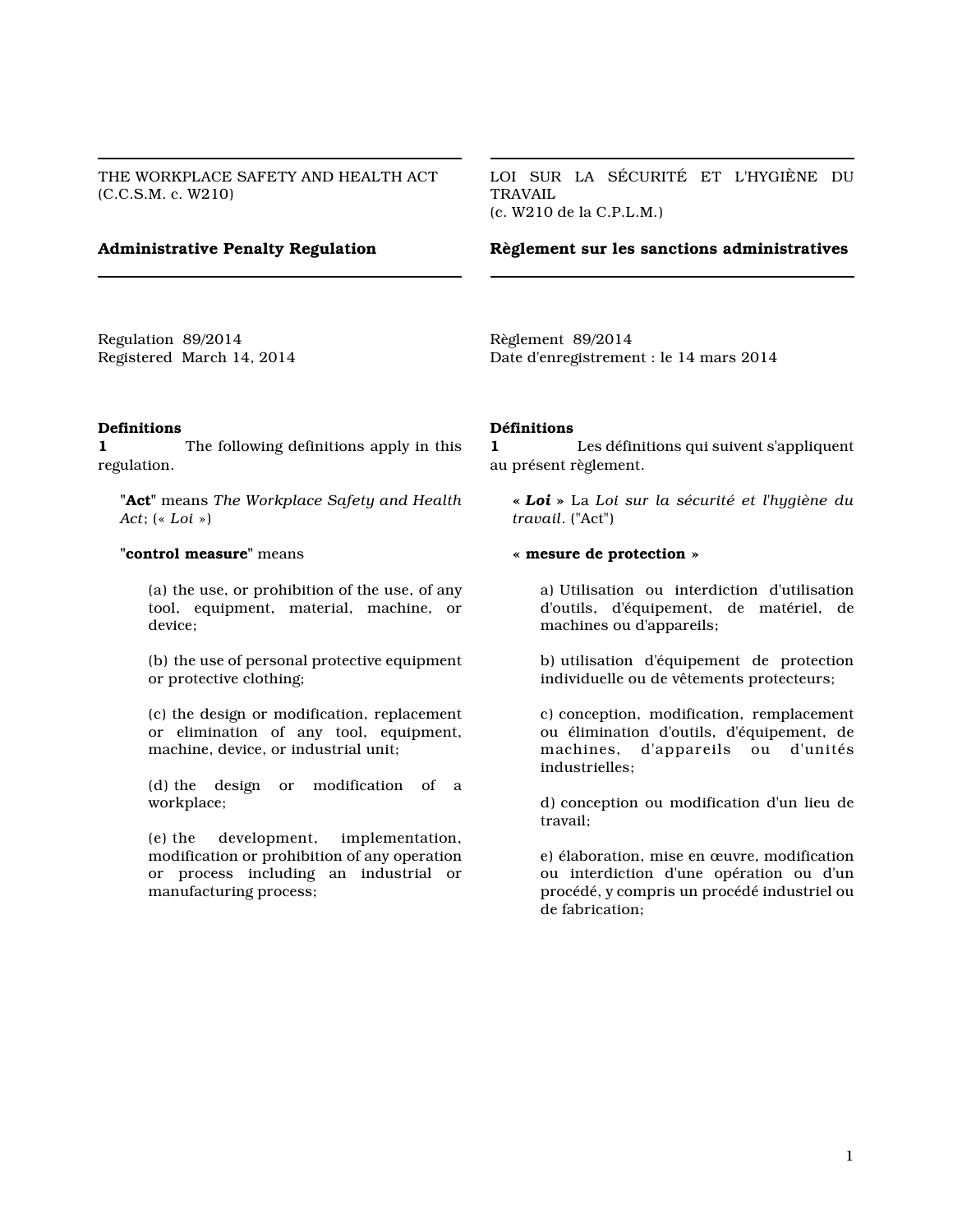(f) the implementation, use or modification of a system or engineering control; or

(g) the supervision and training of workers respecting any work activity, process, practice or procedure. (« mesure de protection »)

## **Notice of administrative penalty**

**2** A notice of an administrative penalty must be in a form approved by the director and include the following:

(a) a description of the order or activity that caused the administrative penalty to be imposed;

(b) if the administrative penalty relates to an improvement order, whether a control measure was required;

(c) the authority in the Act for imposing the administrative penalty;

(d) whether it is the person's first, second, third or subsequent administrative penalty.

## **Prescribed provisions**

**3(1)** The following are the prescribed provisions of the *Workplace Safety and Health Regulation*, Manitoba Regulation 217/2006, for the purpose of subclauses  $53.1(1)(a)(ii)$  and  $(2)(a)(ii)$  of the Act:

(a) section 14.3 (guardrails);

(b) section 14.6 (fall protection systems);

(c) subsection 25.4(1) (notice to electrical authority re work near overhead electrical line);

(d) section 26.4 (notice to the branch of an excavation);

(e) subsection 26.6(1) (notice to owners of underground facilities of an excavation);

(f) section 26.15 (support structure in open excavation);

(g) section 26.16 (support structure in trench);

f) mise en œuvre, utilisation ou modification d'un système ou de mesures d'ingénierie;

g) surveillance et formation de travailleurs relativement à des tâches ou à des méthodes ou pratiques de travail. ("control measure")

## **Avis de sanction administrative**

**2** L'avis de sanction administrative revêt la forme qu'approuve le directeur et indique ce qui suit :

a) l'ordre ou les actes auxquels la sanction administrative se rapporte;

b) si la sanction administrative se rapporte à un ordre d'amélioration, les mesures de protection qu'il prévoit le cas échéant;

c) les dispositions de la *Loi* attribuant le pouvoir d'infliger la sanction administrative;

d) le nombre de sanctions administratives infligées antérieurement à la personne.

## **Dispositions visées par le régime de sanctions administratives**

**3(1)** Pour l'application des sous-alinéas 53.1(1)a)(ii) et (2)a)(ii) de la *Loi*, les dispositions énumérées ci-dessous du *Règlement sur la sécurité et la santé au travail*, *R.M.* 217/2006, sont celles dont la contravention peut donner lieu à des sanctions administratives :

- a) l'article 14.3;
- b) l'article 14.6;
- c) le paragraphe 25.4(1);
- d) l'article 26.4;
- e) le paragraphe 26.6(1);
- f) l'article 26.15;
- g) l'article 26.16;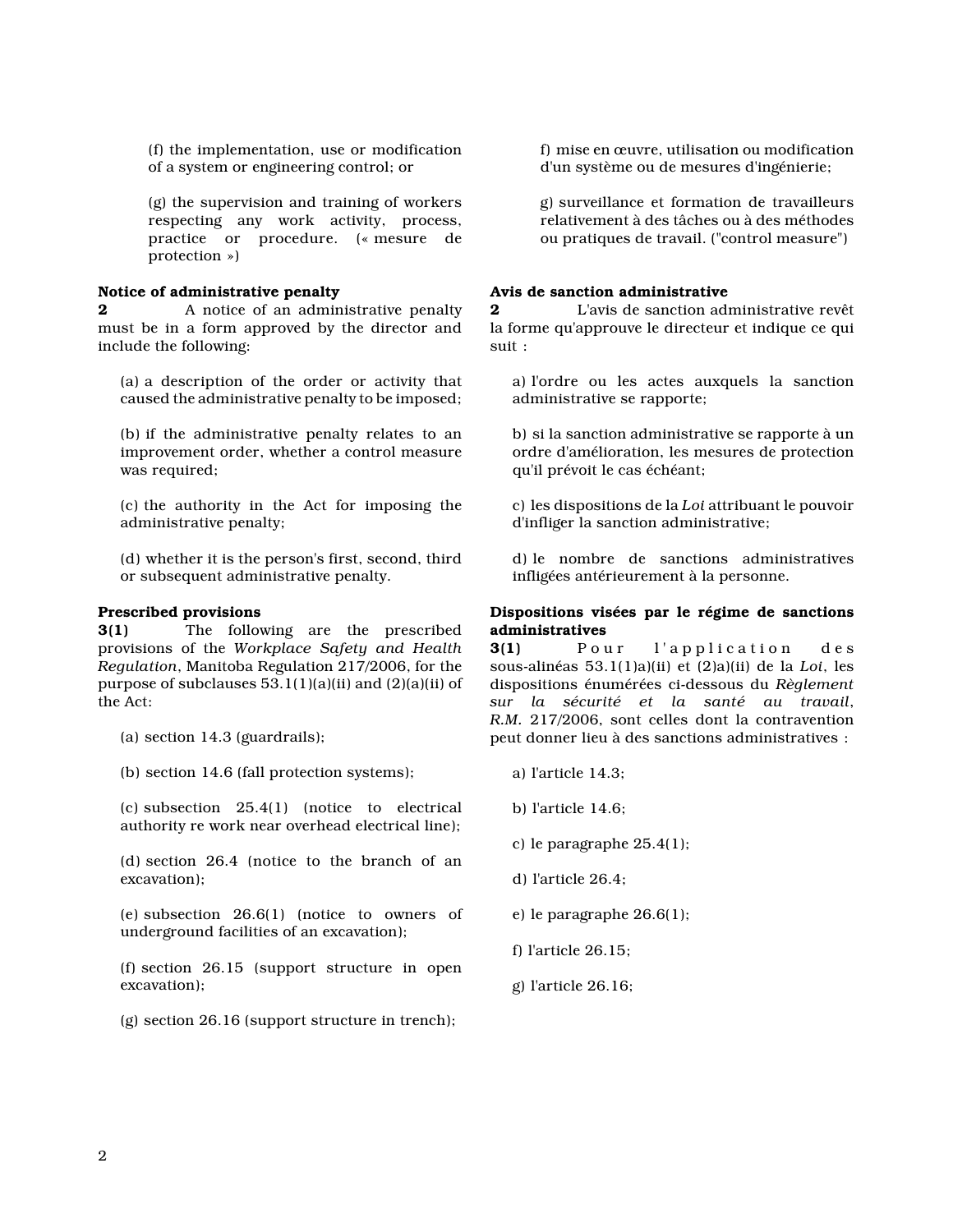(h) section 26.16.1 (support for structure adjacent to excavation);

(i) section 26.20 (immediate support structure when earth exposed);

(j) section 26.28 (support structure for deep foundation excavations);

(k) section 26.33 (support structure for shaft or tunnel);

(l) subsection 28.22(1) (notice to the branch re suspended work platform use);

(m) subsection 37.8(1) (alteration, renovation or demolition re asbestos-containing material);

(n) subsection 37.8(2) (notice to the branch re alteration, renovation or demolition that may release asbestos-containing material).

**3(2)** The following are the prescribed provisions of the *Operation of Mines Regulation*, Manitoba Regulation 212/2011, for the purpose of subclauses  $53.1(1)(a)(ii)$  and  $(2)(a)(ii)$  of the Act:

(a) section 4.7 (fall protection systems);

(b) section 12.6 (fall protection at open pit or quarry);

(c) section 18.4 (guardrails).

#### **Administrative penalty amounts**

**4** The amount of the administrative penalty is to be determined in accordance with the Schedule.

#### **Repeal**

**5** The *Administrative Penalty Regulation*, Manitoba Regulation 62/2003, is repealed.

### **Coming into force**

**6** This regulation comes into force on the same day that *The Workplace Safety and Health Amendment Act*, S.M. 2013, c. 9, comes into force.

h) l'article 26.16.1;

i) l'article 26.20;

j) l'article 26.28;

k) l'article 26.33;

l) le paragraphe 28.22(1);

m) le paragraphe 37.8(1);

n) le paragraphe 37.8(2).

**3(2)** Pour l'application des sous-alinéas 53.1(1)a)(ii) et (2)a)(ii) de la *Loi*, les dispositions énumérées ci-dessous du *Règlement sur l'exploitation minière*, *R.M.* 212/2011, sont celles dont la contravention peut donner lieu à des sanctions administratives :

a) l'article 4.7;

b) l'article 12.6;

c) l'article 18.4.

## **Sanctions administratives**

Les sanctions administratives sont déterminées en conformité avec l'annexe.

#### **Abrogation**

**5** Le *Règlement sur les sanctions administratives*, *R.M.* 62/2003, est abrogé.

### **Entrée en vigueur**

**6** Le présent règlement entre en vigueur en même temps que la *Loi modifiant la Loi sur la sécurité et l'hygiène du travail*, c. 9 des *L.M. 2013*.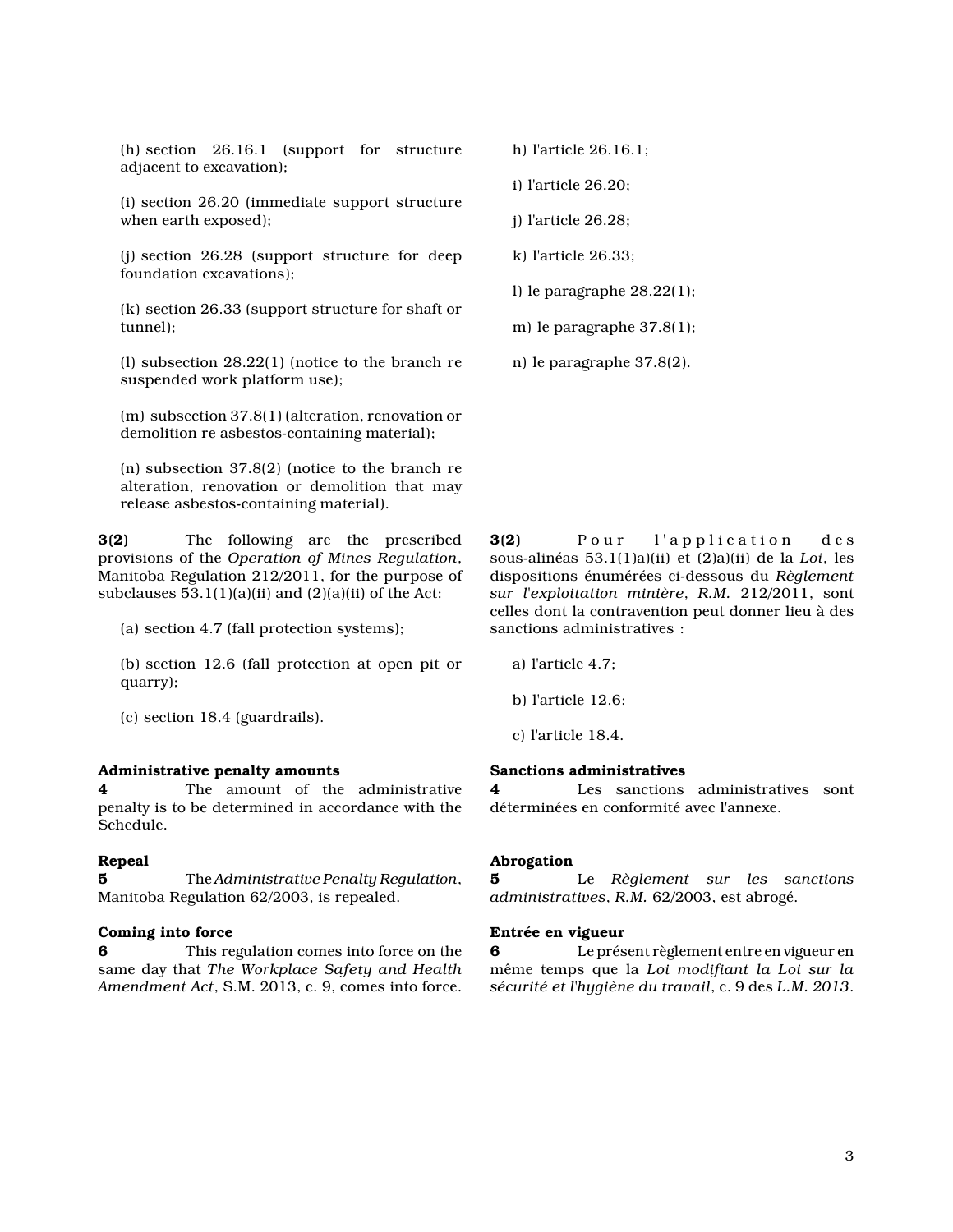# SCHEDULE

# AMOUNT OF ADMINISTRATIVE PENALTY

|                | Administrative penalty                                                                                                                           | First<br>Administrative<br>Penalty | Second<br>Administrative<br>Penalty | Third or<br>Subsequent<br>Administrative<br>Penalty |
|----------------|--------------------------------------------------------------------------------------------------------------------------------------------------|------------------------------------|-------------------------------------|-----------------------------------------------------|
| $\bf{1}$       | Failing to comply or maintain compliance<br>with an improvement order that required a<br>control measure.                                        | \$2,500                            | \$5,000                             | \$5,000                                             |
| $\overline{2}$ | Failing to comply or maintain compliance<br>with an improvement order that did not<br>require a control measure.                                 | \$1,000                            | \$3,000                             | \$5,000                                             |
| 3              | Resuming an activity that previously was<br>the subject of a stop work order but was<br>discontinued because the person had<br>complied with it. | \$2,500                            | \$5,000                             | \$5,000                                             |
| $\overline{4}$ | Being ordered to take action under<br>section 42.1 of the Act because the person<br>took discriminatory action against a<br>worker.              | \$1,000                            | \$3,000                             | \$5,000                                             |
| 5              | Failing to comply with one of the following<br>prescribed provisions of the Operation of<br><b>Mines Regulation:</b>                             | \$2,500                            | \$5,000                             | \$5,000                                             |
| (a)            | s. 4.7 (fall protection systems),                                                                                                                |                                    |                                     |                                                     |
| (b)            | s. 12.6 (fall protection at open pit or<br>quarry),                                                                                              |                                    |                                     |                                                     |
| (c)            | s. 18.4 (guardrails).                                                                                                                            |                                    |                                     |                                                     |
| 6              | Failing to comply with one of the following<br>prescribed provisions of the Workplace<br>Safety and Health Regulation:                           | \$1,000                            | \$3,000                             | \$5,000                                             |
| (a)            | s. 25.4(1) (notice to electrical authority re<br>work near overhead electrical line).                                                            |                                    |                                     |                                                     |
| (b)            | s. 26.4 (notice to the branch of an<br>excavation),                                                                                              |                                    |                                     |                                                     |
| (c)            | s. 26.6(1) (notice to owners of underground<br>facilities of an excavation),                                                                     |                                    |                                     |                                                     |
| (d)            | s. 28.22(1)<br>(notice)<br>the<br>branch<br>to<br>re suspended work platform use),                                                               |                                    |                                     |                                                     |
| (e)            | s. 37.8(2)<br>(notice)<br>to<br>the<br>branch<br>re alteration, renovation or demolition that<br>may release asbestos-containing material).      |                                    |                                     |                                                     |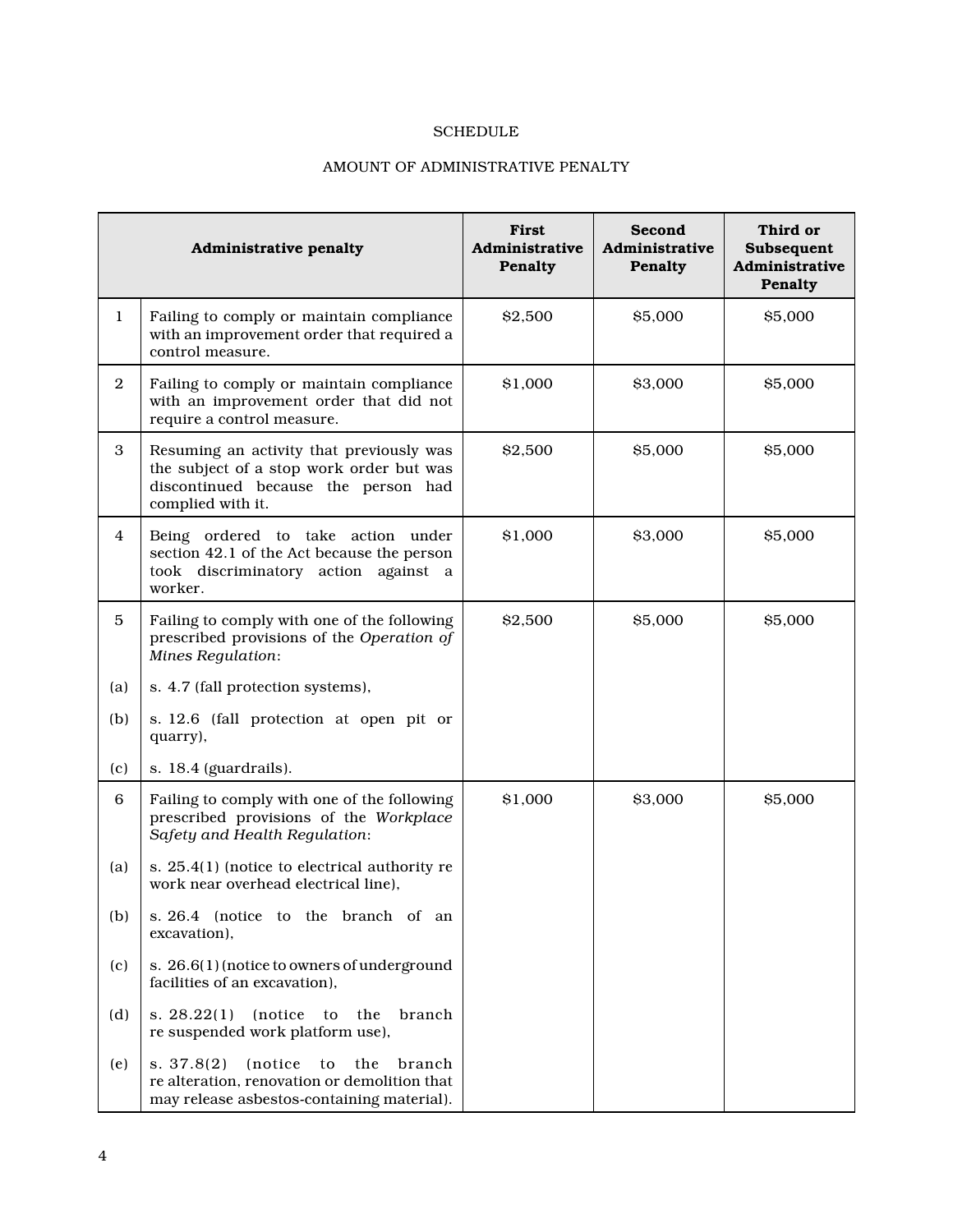|     | Administrative penalty                                                                                                 | First<br>Administrative<br>Penalty | Second<br>Administrative<br>Penalty | Third or<br>Subsequent<br>Administrative<br>Penalty |
|-----|------------------------------------------------------------------------------------------------------------------------|------------------------------------|-------------------------------------|-----------------------------------------------------|
| 7   | Failing to comply with one of the following<br>prescribed provisions of the Workplace<br>Safety and Health Regulation: | \$2,500                            | \$5,000                             | \$5,000                                             |
| (a) | s. 14.3 (guardrails),                                                                                                  |                                    |                                     |                                                     |
| (b) | s. 14.6 (fall protection systems),                                                                                     |                                    |                                     |                                                     |
| (c) | s. 26.15<br>(support structure in open<br>excavation).                                                                 |                                    |                                     |                                                     |
| (d) | s. 26.16 (support structure in trench),                                                                                |                                    |                                     |                                                     |
| (e) | s. 26.16.1 (support for structure adjacent<br>to excavation).                                                          |                                    |                                     |                                                     |
| (f) | s. 26.20 (immediate support structure<br>when earth exposed),                                                          |                                    |                                     |                                                     |
| (g) | s. 26.28 (support structure for deep<br>foundation excavations),                                                       |                                    |                                     |                                                     |
| (h) | s. 26.33 (support structure for shaft or<br>tunnel).                                                                   |                                    |                                     |                                                     |
| (i) | (alteration,<br>s. 37.8(1)<br>renovation<br>or<br>demolition<br>asbestos-containing<br>re<br>material).                |                                    |                                     |                                                     |

The Queen's Printer for the Province of Manitoba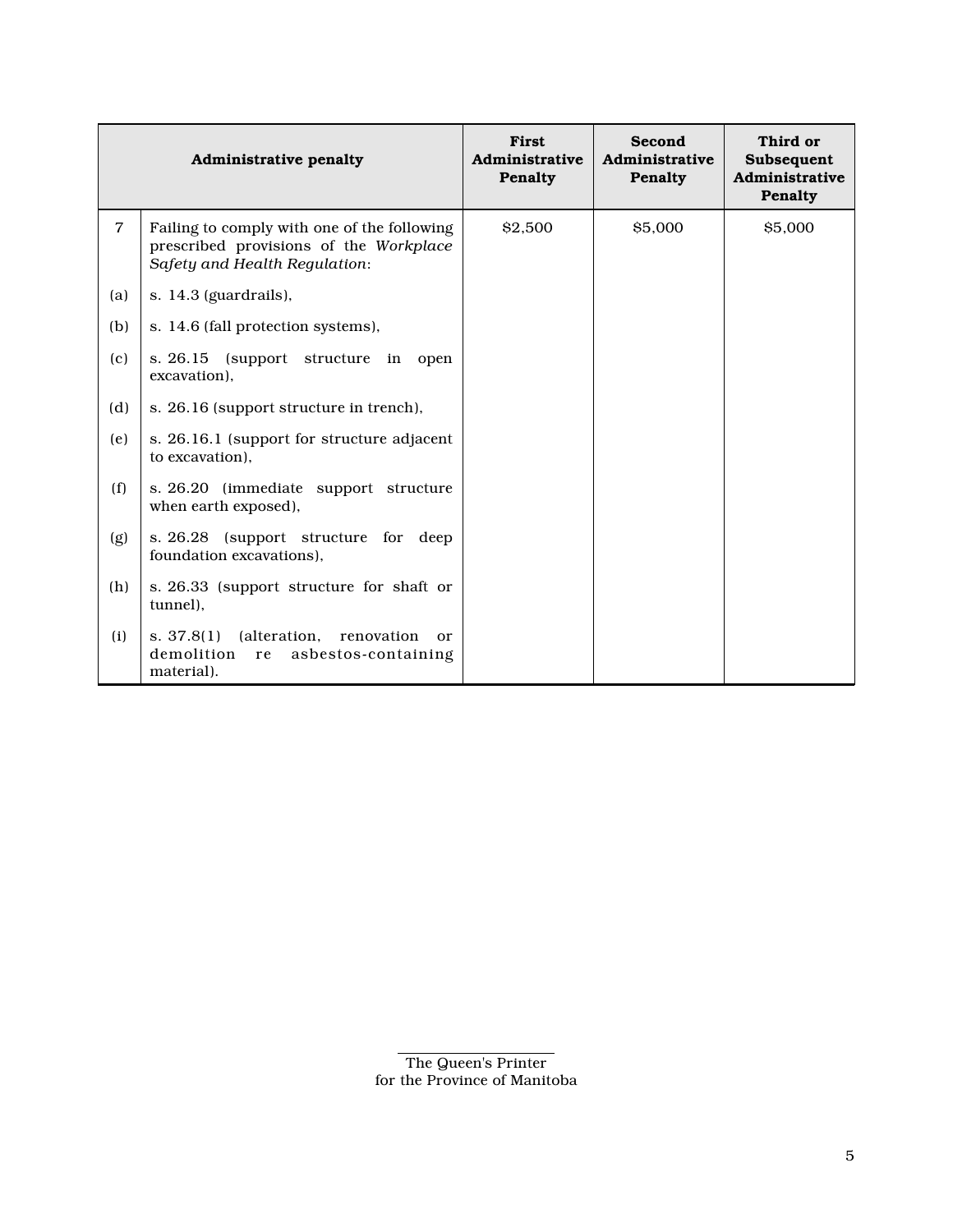# ANNEXE

# BARÈME DES SANCTIONS ADMINISTRATIVES

| Acte ou omission ayant donné lieu à une<br>sanction administrative |                                                                                                                                                                                                             | Première<br>sanction<br>administrative | Deuxième<br>sanction<br>administrative | <b>Sanction</b><br>administrative<br>subséquente |
|--------------------------------------------------------------------|-------------------------------------------------------------------------------------------------------------------------------------------------------------------------------------------------------------|----------------------------------------|----------------------------------------|--------------------------------------------------|
| 1                                                                  | Omission de se conformer ou de continuer<br>à se conformer à un ordre d'amélioration<br>prévoyant des mesures de protection                                                                                 | 2 500 \$                               | 5 000 \$                               | 5 000 \$                                         |
| $\overline{2}$                                                     | Omission de se conformer ou de continuer<br>à se conformer à un ordre d'amélioration ne<br>prévoyant pas de mesures de contrôle                                                                             | $1000$ \$                              | 3 000 \$                               | 5 000 \$                                         |
| 3                                                                  | Reprise d'activités interrompues en raison<br>d'un ordre d'arrêt du travail maintenant<br>caduc                                                                                                             | 2 500 \$                               | 5 000 \$                               | 5 000 \$                                         |
| 4                                                                  | Assujettissement à l'obligation de mettre en<br>œuvre des mesures de redressement au titre<br>de l'article 42.1 de la Loi, à la suite de<br>mesures discriminatoires prises à l'endroit<br>d'un travailleur | $1000$ \$                              | 3 000 \$                               | 5 000 \$                                         |
| 5                                                                  | Omission de se conformer à l'une des<br>dispositions énumérées ci-dessous du<br>Règlement sur l'exploitation minière :                                                                                      | 2 500 \$                               | 5 000 \$                               | 5 000 \$                                         |
| a)                                                                 | art. 4.7 (dispositif de protection contre les<br>chutes)                                                                                                                                                    |                                        |                                        |                                                  |
| b)                                                                 | art. 12.6 (utilisation d'un dispositif de<br>protection contre les chutes sur la paroi<br>d'une minière ou d'une carrière)                                                                                  |                                        |                                        |                                                  |
| c)                                                                 | art. 18.4 (garde-corps)                                                                                                                                                                                     |                                        |                                        |                                                  |
| 6                                                                  | Omission de se conformer à l'une des<br>dispositions énumérées ci-dessous du<br>Règlement sur la sécurité et la santé au<br>travail:                                                                        | $1000$ \$                              | 3 000 \$                               | 5 000 \$                                         |
| a)                                                                 | paragr. 25.4(1) (avis à fournir à l'autorité<br>compétente en matière d'électricité -<br>travaux près d'une ligne électrique aérienne)                                                                      |                                        |                                        |                                                  |
| b)                                                                 | art. 26.4 (avis d'excavation à fournir à la<br>Direction)                                                                                                                                                   |                                        |                                        |                                                  |
| c)                                                                 | paragr. 26.6(1) (avis d'excavation à fournir<br>aux propriétaires<br>d'installations<br>souterraines)                                                                                                       |                                        |                                        |                                                  |